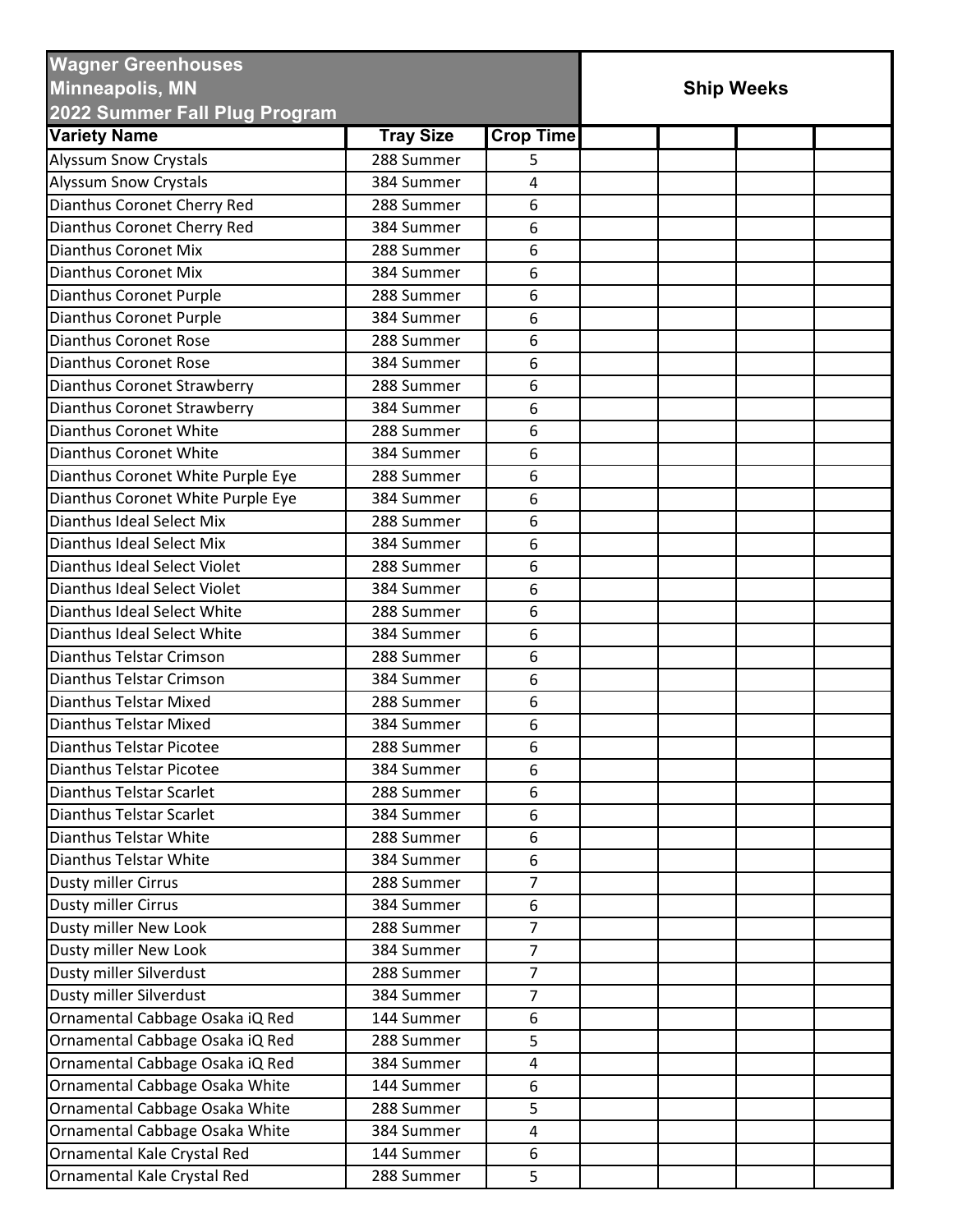| <b>Wagner Greenhouses</b><br><b>Minneapolis, MN</b><br>2022 Summer Fall Plug Program |                  |                  | <b>Ship Weeks</b> |  |  |
|--------------------------------------------------------------------------------------|------------------|------------------|-------------------|--|--|
| <b>Variety Name</b>                                                                  | <b>Tray Size</b> | <b>Crop Time</b> |                   |  |  |
|                                                                                      | 144 Summer       |                  |                   |  |  |
| Ornamental Kale Crystal White                                                        | 288 Summer       | 6<br>5           |                   |  |  |
| Ornamental Kale Crystal White<br><b>Ornamental Kale Glamour Red</b>                  | 144 Summer       |                  |                   |  |  |
|                                                                                      |                  | 6                |                   |  |  |
| Ornamental Kale Glamour Red                                                          | 288 Summer       | 5                |                   |  |  |
| Ornamental Kale Kamome Red                                                           | 144 Summer       | 6                |                   |  |  |
| Ornamental Kale Kamome Red                                                           | 288 Summer       | 5                |                   |  |  |
| Ornamental Kale Kamome White                                                         | 144 Summer       | 6                |                   |  |  |
| Ornamental Kale Kamome White                                                         | 288 Summer       | 5                |                   |  |  |
| Ornamental Kale Nagoya Red                                                           | 144 Summer       | 6                |                   |  |  |
| Ornamental Kale Nagoya Red                                                           | 288 Summer       | 5                |                   |  |  |
| Ornamental Kale Nagoya Red                                                           | 384 Summer       | 4                |                   |  |  |
| Ornamental Kale Nagoya White                                                         | 144 Summer       | 6                |                   |  |  |
| Ornamental Kale Nagoya White                                                         | 288 Summer       | 5                |                   |  |  |
| Ornamental Kale Nagoya White                                                         | 384 Summer       | 4                |                   |  |  |
| <b>Ornamental Kale Peacock Red</b>                                                   | 144 Summer       | 6                |                   |  |  |
| <b>Ornamental Kale Peacock Red</b>                                                   | 288 Summer       | 5                |                   |  |  |
| Ornamental Kale Peacock White                                                        | 144 Summer       | 6                |                   |  |  |
| <b>Ornamental Kale Peacock White</b>                                                 | 288 Summer       | 5                |                   |  |  |
| Ornamental Kale Redbor                                                               | 144 Summer       | 6                |                   |  |  |
| <b>Ornamental Kale Redbor</b>                                                        | 288 Summer       | 5                |                   |  |  |
| Ornamental Kale Scarletbor                                                           | 144 Summer       | 6                |                   |  |  |
| Ornamental Kale Scarletbor                                                           | 288 Summer       | 5                |                   |  |  |
| Ornamental Kale Songbird Red                                                         | 144 Summer       | 6                |                   |  |  |
| Ornamental Kale Songbird Red                                                         | 288 Summer       | 5                |                   |  |  |
| Ornamental Kale Songbird White                                                       | 144 Summer       | 6                |                   |  |  |
| Ornamental Kale Songbird White                                                       | 288 Summer       | 5                |                   |  |  |
| Ornamental Kale Winterbor                                                            | 144 Summer       | 6                |                   |  |  |
| Ornamental Kale Winterbor                                                            | 288 Summer       | 5                |                   |  |  |
| Ornamental Kale Yokohama Red                                                         | 144 Summer       | 6                |                   |  |  |
| Ornamental Kale Yokohama Red                                                         | 288 Summer       | 5                |                   |  |  |
| Ornamental Kale Yokohama White                                                       | 144 Summer       | 6                |                   |  |  |
| Ornamental Kale Yokohama White                                                       | 288 Summer       | 5                |                   |  |  |
| Pansy Colossus Blotched Mix                                                          | 288 Summer       | 6                |                   |  |  |
| Pansy Colossus Blotched Mix                                                          | 384 Summer       | 6                |                   |  |  |
| Pansy Colossus Deep Blue w/Blotch                                                    | 288 Summer       | 6                |                   |  |  |
| Pansy Colossus Deep Blue w/Blotch                                                    | 384 Summer       | 6                |                   |  |  |
| Pansy Colossus Ocean                                                                 | 288 Summer       | 6                |                   |  |  |
| Pansy Colossus Ocean                                                                 | 384 Summer       | 6                |                   |  |  |
| Pansy Colossus Purple Blotch                                                         | 288 Summer       | 6                |                   |  |  |
| Pansy Colossus Purple Blotch                                                         | 384 Summer       | 6                |                   |  |  |
| Pansy Colossus Red Blotch                                                            | 288 Summer       | 6                |                   |  |  |
| Pansy Colossus Red Blotch                                                            | 384 Summer       | 6                |                   |  |  |
| Pansy Colossus Rose Blotch                                                           | 288 Summer       | 6                |                   |  |  |
| Pansy Colossus Rose Blotch                                                           | 384 Summer       | 6                |                   |  |  |
| Pansy Colossus White                                                                 | 288 Summer       | 6                |                   |  |  |
| Pansy Colossus White                                                                 | 384 Summer       | 6                |                   |  |  |
|                                                                                      |                  |                  |                   |  |  |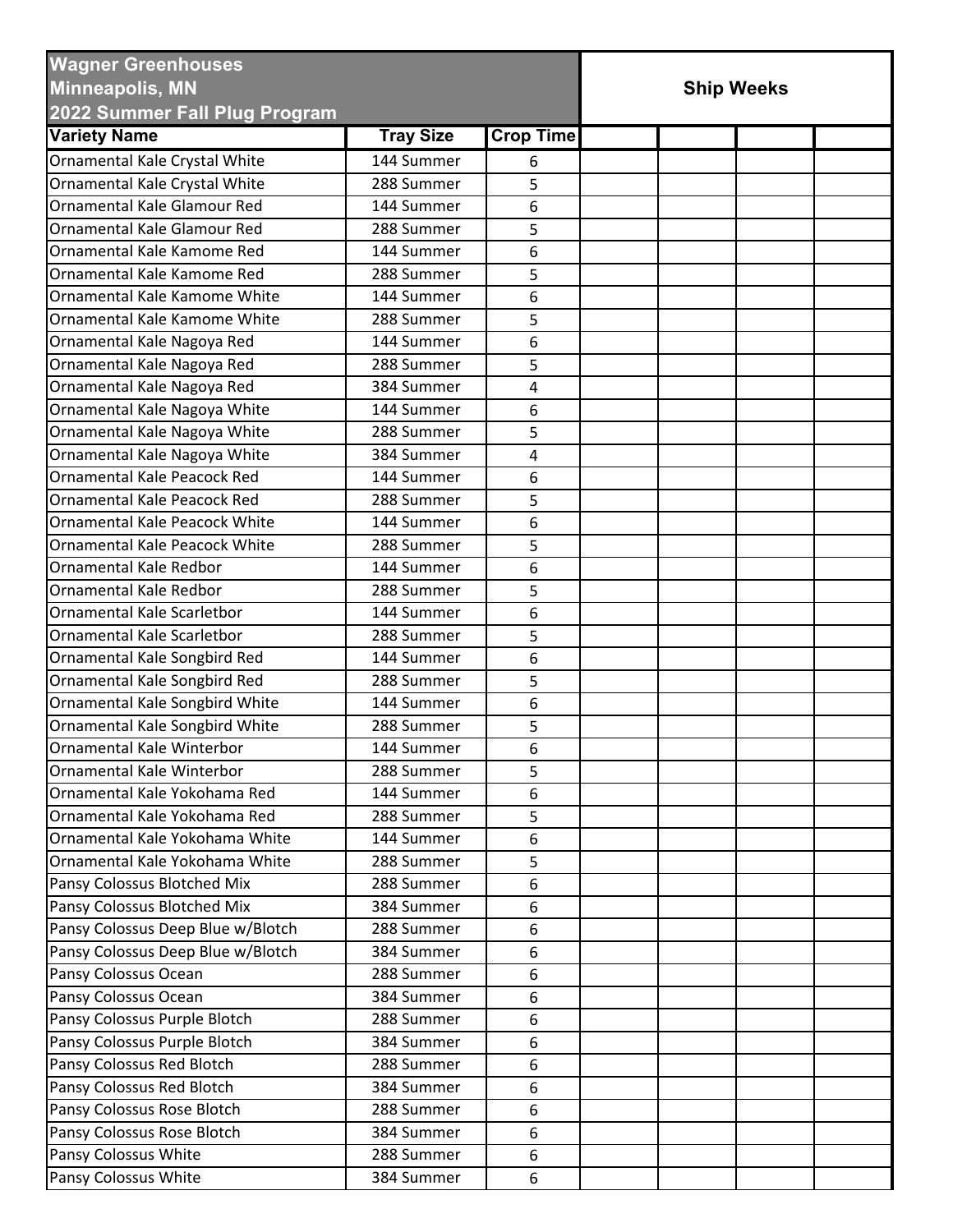| <b>Wagner Greenhouses</b><br><b>Minneapolis, MN</b><br>2022 Summer Fall Plug Program |                  | <b>Ship Weeks</b> |  |  |  |  |
|--------------------------------------------------------------------------------------|------------------|-------------------|--|--|--|--|
| <b>Variety Name</b>                                                                  | <b>Tray Size</b> | <b>Crop Time</b>  |  |  |  |  |
| Pansy Colossus White Blotch                                                          | 288 Summer       | 6                 |  |  |  |  |
| Pansy Colossus White Blotch                                                          | 384 Summer       | 6                 |  |  |  |  |
| Pansy Colossus Yellow Blotch                                                         | 288 Summer       | 6                 |  |  |  |  |
| Pansy Colossus Yellow Blotch                                                         | 384 Summer       | 6                 |  |  |  |  |
| Pansy Delta Monet Mix                                                                | 144 Summer       | 6                 |  |  |  |  |
| Pansy Delta Monet Mix                                                                | 288 Summer       | 6                 |  |  |  |  |
| Pansy Delta Monet Mix                                                                | 384 Summer       | 6                 |  |  |  |  |
| Pansy Delta Pink Shades                                                              | 144 Summer       | 6                 |  |  |  |  |
| Pansy Delta Pink Shades                                                              | 288 Summer       | 6                 |  |  |  |  |
| Pansy Delta Pink Shades                                                              | 384 Summer       | 6                 |  |  |  |  |
| Pansy Delta Prem Blotch Mix                                                          | 144 Summer       | 6                 |  |  |  |  |
| Pansy Delta Prem Blotch Mix                                                          | 288 Summer       | 6                 |  |  |  |  |
| Pansy Delta Prem Blotch Mix                                                          | 384 Summer       | 6                 |  |  |  |  |
| Pansy Delta Prem Blue Blotch                                                         | 144 Summer       | 6                 |  |  |  |  |
| Pansy Delta Prem Blue Blotch                                                         | 288 Summer       | 6                 |  |  |  |  |
| Pansy Delta Prem Blue Blotch                                                         | 384 Summer       | 6                 |  |  |  |  |
| Pansy Delta Prem Citrus Mix                                                          | 144 Summer       | 6                 |  |  |  |  |
| Pansy Delta Prem Citrus Mix                                                          | 288 Summer       | 6                 |  |  |  |  |
| Pansy Delta Prem Citrus Mix                                                          | 384 Summer       | 6                 |  |  |  |  |
| Pansy Delta Prem Cool Water Mix                                                      | 144 Summer       | 6                 |  |  |  |  |
| Pansy Delta Prem Cool Water Mix                                                      | 288 Summer       | 6                 |  |  |  |  |
| Pansy Delta Prem Cool Water Mix                                                      | 384 Summer       | 6                 |  |  |  |  |
| Pansy Delta Prem Lvndr Blue Shds                                                     | 144 Summer       | 6                 |  |  |  |  |
| Pansy Delta Prem Lvndr Blue Shds                                                     | 288 Summer       | 6                 |  |  |  |  |
| Pansy Delta Prem Lvndr Blue Shds                                                     | 384 Summer       | 6                 |  |  |  |  |
| Pansy Delta Prem Mix                                                                 | 144 Summer       | 6                 |  |  |  |  |
| Pansy Delta Prem Mix                                                                 | 288 Summer       | 6                 |  |  |  |  |
| Pansy Delta Prem Mix                                                                 | 384 Summer       | 6                 |  |  |  |  |
| Pansy Delta Prem Neon Violet                                                         | 144 Summer       | 6                 |  |  |  |  |
| Pansy Delta Prem Neon Violet                                                         | 288 Summer       | 6                 |  |  |  |  |
| Pansy Delta Prem Neon Violet                                                         | 384 Summer       | 6                 |  |  |  |  |
| Pansy Delta Prem Pure Lemon                                                          | 144 Summer       | 6                 |  |  |  |  |
| Pansy Delta Prem Pure Lemon                                                          | 288 Summer       | 6                 |  |  |  |  |
| Pansy Delta Prem Pure Lemon                                                          | 384 Summer       | 6                 |  |  |  |  |
| Pansy Delta Prem Pure Light Blue                                                     | 144 Summer       | 6                 |  |  |  |  |
| Pansy Delta Prem Pure Light Blue                                                     | 288 Summer       | 6                 |  |  |  |  |
| Pansy Delta Prem Pure Light Blue                                                     | 384 Summer       | 6                 |  |  |  |  |
| Pansy Delta Prem Pure Orange                                                         | 144 Summer       | 6                 |  |  |  |  |
| Pansy Delta Prem Pure Orange                                                         | 288 Summer       | 6                 |  |  |  |  |
| Pansy Delta Prem Pure Orange                                                         | 384 Summer       | 6                 |  |  |  |  |
| Pansy Delta Prem Pure Violet                                                         | 144 Summer       | 6                 |  |  |  |  |
| Pansy Delta Prem Pure Violet                                                         | 288 Summer       | 6                 |  |  |  |  |
| Pansy Delta Prem Pure Violet                                                         | 384 Summer       | 6                 |  |  |  |  |
| Pansy Delta Prem Pure White                                                          | 144 Summer       | 6                 |  |  |  |  |
| Pansy Delta Prem Pure White                                                          | 288 Summer       | 6                 |  |  |  |  |
| Pansy Delta Prem Pure White                                                          | 384 Summer       | 6                 |  |  |  |  |
|                                                                                      |                  |                   |  |  |  |  |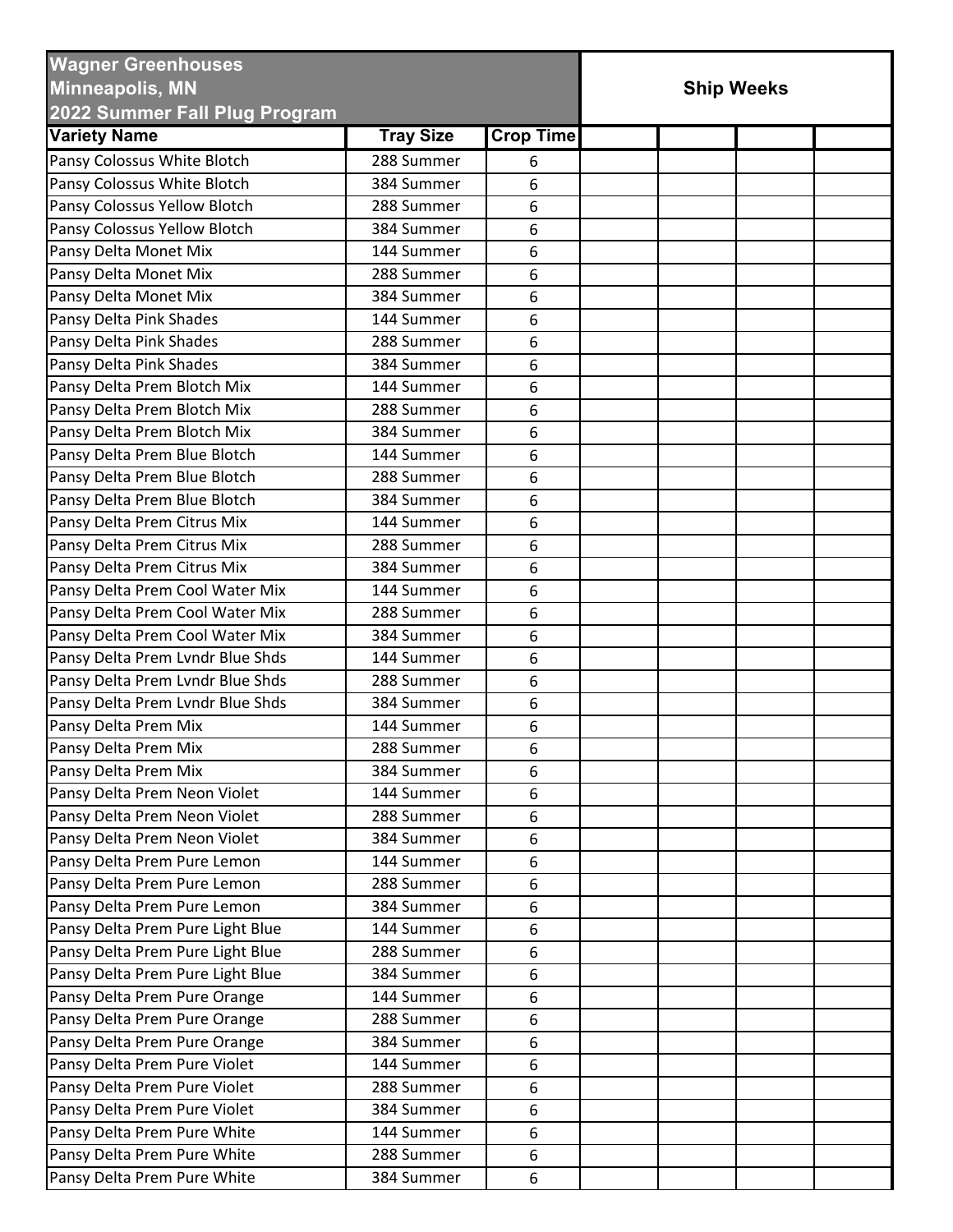| <b>Wagner Greenhouses</b><br><b>Minneapolis, MN</b><br>2022 Summer Fall Plug Program |                  |                  | <b>Ship Weeks</b> |  |
|--------------------------------------------------------------------------------------|------------------|------------------|-------------------|--|
| <b>Variety Name</b>                                                                  | <b>Tray Size</b> | <b>Crop Time</b> |                   |  |
| Pansy Delta Prem Pure Yellow                                                         | 144 Summer       | 6                |                   |  |
| Pansy Delta Prem Pure Yellow                                                         | 288 Summer       | 6                |                   |  |
| Pansy Delta Prem Pure Yellow                                                         | 384 Summer       | 6                |                   |  |
| Pansy Delta Prem Red w/Blotch                                                        | 144 Summer       | 6                |                   |  |
| Pansy Delta Prem Red w/Blotch                                                        | 288 Summer       | 6                |                   |  |
| Pansy Delta Prem Red w/Blotch                                                        | 384 Summer       | 6                |                   |  |
| Pansy Delta Prem Tricolor Mixed                                                      | 144 Summer       | 6                |                   |  |
| Pansy Delta Prem Tricolor Mixed                                                      | 288 Summer       | 6                |                   |  |
| Pansy Delta Prem Tricolor Mixed                                                      | 384 Summer       | 6                |                   |  |
| Pansy Delta Prem True Blue                                                           | 144 Summer       | 6                |                   |  |
| Pansy Delta Prem True Blue                                                           | 288 Summer       | 6                |                   |  |
| Pansy Delta Prem True Blue                                                           | 384 Summer       | 6                |                   |  |
| Pansy Delta Prem White w/Blotch                                                      | 144 Summer       | 6                |                   |  |
| Pansy Delta Prem White w/Blotch                                                      | 288 Summer       | 6                |                   |  |
| Pansy Delta Prem White w/Blotch                                                      | 384 Summer       | 6                |                   |  |
| Pansy Delta Prem Yellow w/Blotch                                                     | 144 Summer       | 6                |                   |  |
| Pansy Delta Prem Yellow w/Blotch                                                     | 288 Summer       | 6                |                   |  |
| Pansy Delta Prem Yellow w/Blotch                                                     | 384 Summer       | 6                |                   |  |
| Pansy Delta Prem Yellow w/ Red Wing                                                  | 144 Summer       | 6                |                   |  |
| Pansy Delta Prem Yellow w/ Red Wing                                                  | 288 Summer       | 6                |                   |  |
| Pansy Delta Prem Yellow w/ Red Wing                                                  | 384 Summer       | 6                |                   |  |
| Pansy Delta Pure Colors Mixed                                                        | 144 Summer       | 6                |                   |  |
| Pansy Delta Pure Colors Mixed                                                        | 288 Summer       | 6                |                   |  |
| Pansy Delta Pure Colors Mixed                                                        | 384 Summer       | 6                |                   |  |
| Pansy Delta Pure Red                                                                 | 144 Summer       | 6                |                   |  |
| Pansy Delta Pure Red                                                                 | 288 Summer       | 6                |                   |  |
| Pansy Delta Pure Red                                                                 | 384 Summer       | 6                |                   |  |
| Pansy Delta Pure Rose                                                                | 144 Summer       | 6                |                   |  |
| Pansy Delta Pure Rose                                                                | 288 Summer       | 6                |                   |  |
| Pansy Delta Pure Rose                                                                | 384 Summer       | 6                |                   |  |
| Pansy Delta Watercolors Mix                                                          | 144 Summer       | 6                |                   |  |
| Pansy Delta Watercolors Mix                                                          | 288 Summer       | 6                |                   |  |
| Pansy Delta Watercolors Mix                                                          | 384 Summer       | 6                |                   |  |
| Pansy Delta Wine & Cheese                                                            | 144 Summer       | 6                |                   |  |
| Pansy Delta Wine & Cheese                                                            | 288 Summer       | 6                |                   |  |
| Pansy Delta Wine & Cheese                                                            | 384 Summer       | 6                |                   |  |
| Pansy Maj Gt II Blotch Mix                                                           | 288 Summer       | 6                |                   |  |
| Pansy Maj Gt II Blotch Mix                                                           | 384 Summer       | 6                |                   |  |
| Pansy Matrix Beaconsfield                                                            | 288 Summer       | 6                |                   |  |
| Pansy Matrix Beaconsfield                                                            | 384 Summer       | 6                |                   |  |
| Pansy Matrix Blotch Mixture                                                          | 288 Summer       | 6                |                   |  |
| Pansy Matrix Blotch Mixture                                                          | 384 Summer       | 6                |                   |  |
| Pansy Matrix Blue Blotch                                                             | 288 Summer       | 6                |                   |  |
| Pansy Matrix Blue Blotch                                                             | 384 Summer       | 6                |                   |  |
| Pansy Matrix Citrus Mixture                                                          | 288 Summer       | 6                |                   |  |
| Pansy Matrix Citrus Mixture                                                          | 384 Summer       | 6                |                   |  |
|                                                                                      |                  |                  |                   |  |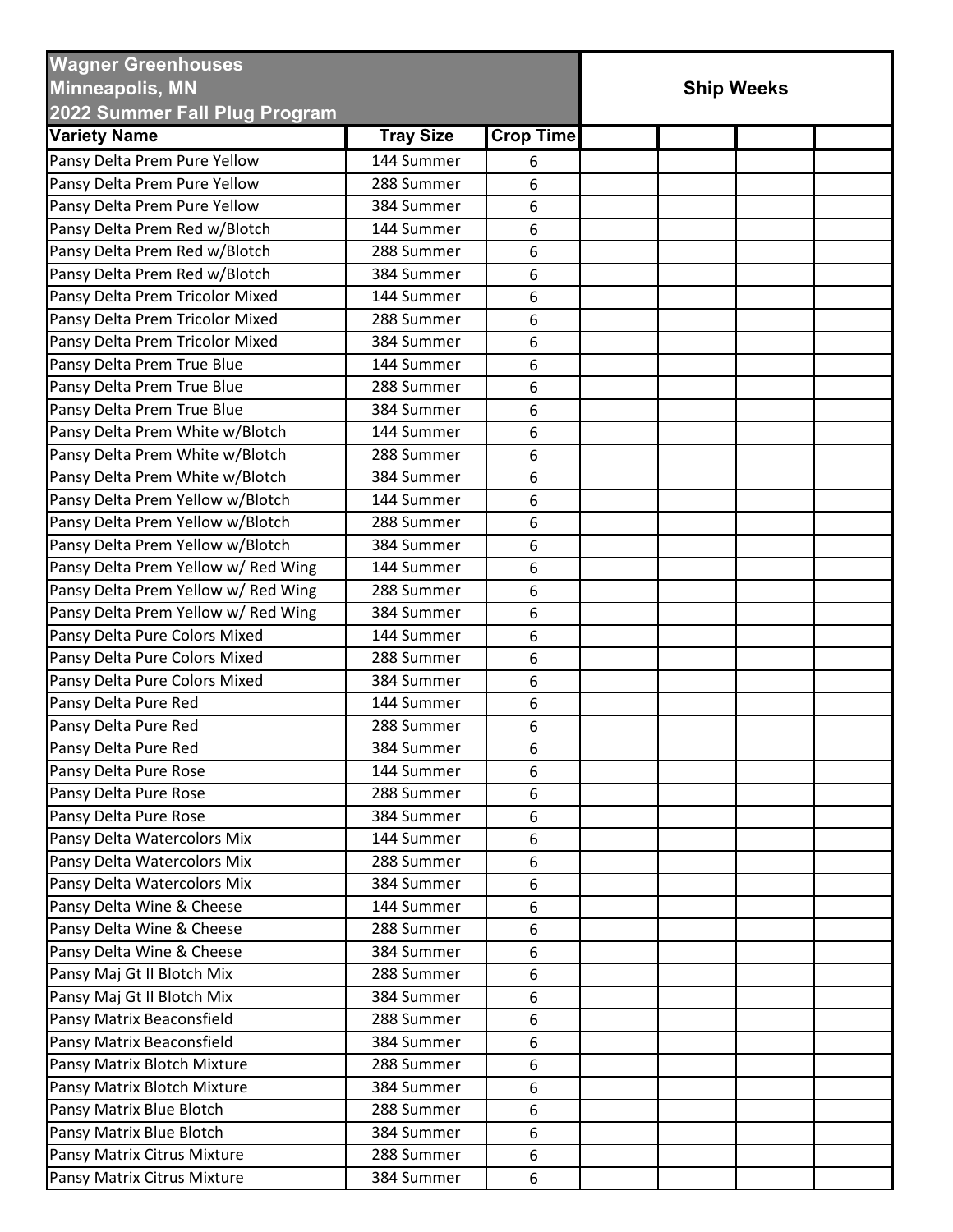| <b>Wagner Greenhouses</b><br><b>Minneapolis, MN</b><br>2022 Summer Fall Plug Program |                  | <b>Ship Weeks</b> |  |  |  |  |
|--------------------------------------------------------------------------------------|------------------|-------------------|--|--|--|--|
| <b>Variety Name</b>                                                                  | <b>Tray Size</b> | <b>Crop Time</b>  |  |  |  |  |
| Pansy Matrix Clear Mix                                                               | 288 Summer       |                   |  |  |  |  |
| Pansy Matrix Clear Mix                                                               | 384 Summer       | 6<br>6            |  |  |  |  |
| Pansy Matrix Coastal Sunrise Mix                                                     | 288 Summer       | 6                 |  |  |  |  |
| Pansy Matrix Coastal Sunrise Mix                                                     | 384 Summer       |                   |  |  |  |  |
| Pansy Matrix Deep Blue Blotch                                                        | 288 Summer       | 6                 |  |  |  |  |
| Pansy Matrix Deep Blue Blotch                                                        | 384 Summer       | 6                 |  |  |  |  |
|                                                                                      |                  | 6                 |  |  |  |  |
| Pansy Matrix Denim                                                                   | 288 Summer       | 6                 |  |  |  |  |
| Pansy Matrix Denim                                                                   | 384 Summer       | 6                 |  |  |  |  |
| Pansy Matrix Jewels Mix                                                              | 288 Summer       | 6                 |  |  |  |  |
| Pansy Matrix Jewels Mix                                                              | 384 Summer       | 6                 |  |  |  |  |
| Pansy Matrix Light Blue                                                              | 288 Summer       | 6                 |  |  |  |  |
| Pansy Matrix Light Blue                                                              | 384 Summer       | 6                 |  |  |  |  |
| Pansy Matrix Morpheus                                                                | 288 Summer       | 6                 |  |  |  |  |
| Pansy Matrix Morpheus                                                                | 384 Summer       | 6                 |  |  |  |  |
| Pansy Matrix Ocean                                                                   | 288 Summer       | 6                 |  |  |  |  |
| Pansy Matrix Ocean                                                                   | 384 Summer       | 6                 |  |  |  |  |
| Pansy Matrix Orange                                                                  | 288 Summer       | 6                 |  |  |  |  |
| Pansy Matrix Orange                                                                  | 384 Summer       | 6                 |  |  |  |  |
| Pansy Matrix Purple                                                                  | 288 Summer       | 6                 |  |  |  |  |
| Pansy Matrix Purple                                                                  | 384 Summer       | 6                 |  |  |  |  |
| Pansy Matrix Red Blotch                                                              | 288 Summer       | 6                 |  |  |  |  |
| Pansy Matrix Red Blotch                                                              | 384 Summer       | 6                 |  |  |  |  |
| Pansy Matrix Red Wing                                                                | 288 Summer       | 6                 |  |  |  |  |
| Pansy Matrix Red Wing                                                                | 384 Summer       | 6                 |  |  |  |  |
| Pansy Matrix Rose                                                                    | 288 Summer       | 6                 |  |  |  |  |
| Pansy Matrix Rose                                                                    | 384 Summer       | 6                 |  |  |  |  |
| Pansy Matrix Rose Blotch                                                             | 288 Summer       | 6                 |  |  |  |  |
| Pansy Matrix Rose Blotch                                                             | 384 Summer       | 6                 |  |  |  |  |
| Pansy Matrix Solar Flare                                                             | 288 Summer       | 6                 |  |  |  |  |
| Pansy Matrix Solar Flare                                                             | 384 Summer       | 6                 |  |  |  |  |
| Pansy Matrix Sunrise                                                                 | 288 Summer       | 6                 |  |  |  |  |
| <b>Pansy Matrix Sunrise</b>                                                          | 384 Summer       | 6                 |  |  |  |  |
| Pansy Matrix True Blue                                                               | 288 Summer       | 6                 |  |  |  |  |
| Pansy Matrix True Blue                                                               | 384 Summer       | 6                 |  |  |  |  |
| Pansy Matrix White                                                                   | 288 Summer       | 6                 |  |  |  |  |
| Pansy Matrix White                                                                   | 384 Summer       | 6                 |  |  |  |  |
| Pansy Matrix White Blotch                                                            | 288 Summer       | 6                 |  |  |  |  |
| Pansy Matrix White Blotch                                                            | 384 Summer       | 6                 |  |  |  |  |
| Pansy Matrix Yellow                                                                  | 288 Summer       | 6                 |  |  |  |  |
| Pansy Matrix Yellow                                                                  | 384 Summer       | 6                 |  |  |  |  |
| Pansy Matrix Yellow Blotch                                                           | 288 Summer       | 6                 |  |  |  |  |
| Pansy Matrix Yellow Blotch                                                           | 384 Summer       | 6                 |  |  |  |  |
| Pansy Matrix Yellow Purple Wing                                                      | 288 Summer       | 6                 |  |  |  |  |
| Pansy Matrix Yellow Purple Wing                                                      | 384 Summer       | 6                 |  |  |  |  |
| Pansy Panola XP Blotch Mix                                                           | 288 Summer       | 6                 |  |  |  |  |
|                                                                                      |                  |                   |  |  |  |  |
| Pansy Panola XP Blotch Mix                                                           | 384 Summer       | 6                 |  |  |  |  |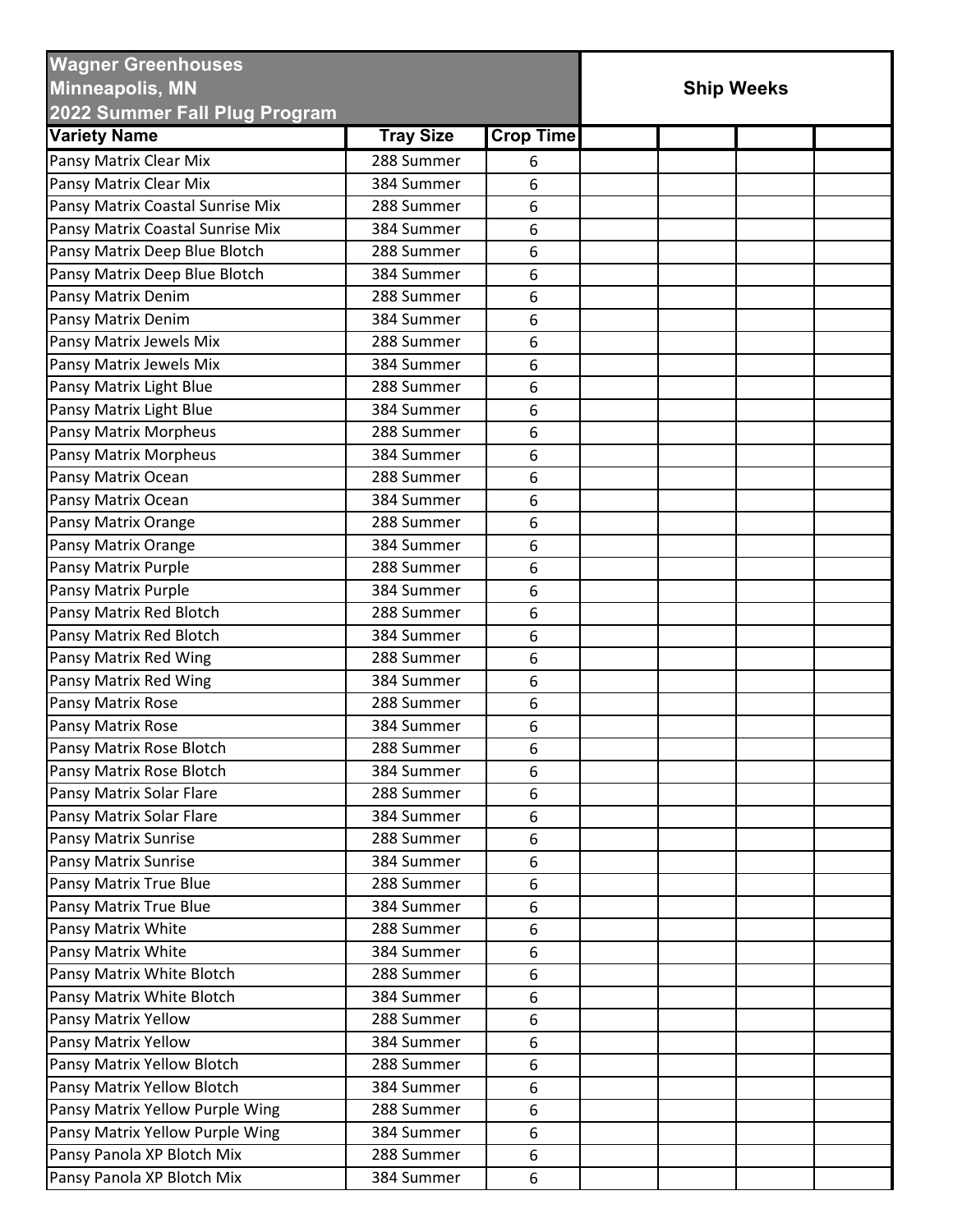| <b>Wagner Greenhouses</b><br><b>Minneapolis, MN</b><br>2022 Summer Fall Plug Program |                          | <b>Ship Weeks</b> |  |  |  |  |
|--------------------------------------------------------------------------------------|--------------------------|-------------------|--|--|--|--|
| <b>Variety Name</b>                                                                  | <b>Tray Size</b>         | <b>Crop Time</b>  |  |  |  |  |
| Pansy Panola XP Clear Mix                                                            | 288 Summer               | 6                 |  |  |  |  |
| Pansy Panola XP Clear Mix                                                            | 384 Summer               | 6                 |  |  |  |  |
| Pansy Select Orange w/ Blotch                                                        | 288 Summer               | 6                 |  |  |  |  |
| Pansy Select Orange w/ Blotch                                                        | 384 Summer               | 6                 |  |  |  |  |
| Parsley Curled                                                                       | 288 Summer               | 6                 |  |  |  |  |
| Pet Pretty Flora Midnight                                                            | 288 Summer               | 6                 |  |  |  |  |
| Pet Pretty Flora Mix                                                                 | 288 Summer               | 6                 |  |  |  |  |
| Pet Pretty Flora Red                                                                 | 288 Summer               | 6                 |  |  |  |  |
| Pet Pretty Flora Rose                                                                | 288 Summer               | 6                 |  |  |  |  |
| Pet Pretty Flora White                                                               | 288 Summer               | 6                 |  |  |  |  |
| <b>Snap Candy Tops Mix</b>                                                           | 288 Summer               | 6                 |  |  |  |  |
| Snap Candy Tops Mix                                                                  | 384 Summer               | 5                 |  |  |  |  |
| <b>Snap Floral Showers Mixed</b>                                                     | 288 Summer               | 6                 |  |  |  |  |
| Snap Liberty Classic Crimson                                                         | 288 Summer               |                   |  |  |  |  |
| Snap Liberty Classic Crimson                                                         | 384 Summer               | 6                 |  |  |  |  |
|                                                                                      |                          | 5                 |  |  |  |  |
| Snap Liberty Classic Mixed                                                           | 288 Summer<br>384 Summer | 6                 |  |  |  |  |
| <b>Snap Liberty Classic Mixed</b>                                                    |                          | 5                 |  |  |  |  |
| Snap Liberty Classic Rose Pink                                                       | 288 Summer               | 6                 |  |  |  |  |
| Snap Liberty Classic Rose Pink                                                       | 384 Summer               | 5                 |  |  |  |  |
| Snap Liberty Classic White                                                           | 288 Summer               | 6                 |  |  |  |  |
| Snap Liberty Classic White                                                           | 384 Summer               | 5                 |  |  |  |  |
| <b>Snap Liberty Classic Yellow</b>                                                   | 288 Summer               | 6                 |  |  |  |  |
| Snap Liberty Classic Yellow                                                          | 384 Summer               | 5                 |  |  |  |  |
| Snap Snaptastic Magenta                                                              | 288 Summer               | 6                 |  |  |  |  |
| Snap Snaptastic Magenta                                                              | 384 Summer               | 5                 |  |  |  |  |
| <b>Snap Snaptastic Mix</b>                                                           | 288 Summer               | 6                 |  |  |  |  |
| Snap Snaptastic Mix                                                                  | 384 Summer               | 5                 |  |  |  |  |
| Snap Snaptastic Orange Flame                                                         | 288 Summer               | 6                 |  |  |  |  |
| Snap Snaptastic Orange Flame                                                         | 384 Summer               | 5                 |  |  |  |  |
| <b>Snap Snaptastic Pink</b>                                                          | 288 Summer               | 6                 |  |  |  |  |
| <b>Snap Snaptastic Pink</b>                                                          | 384 Summer               | 5                 |  |  |  |  |
| Snap Snaptastic Red                                                                  | 288 Summer               | 6                 |  |  |  |  |
| Snap Snaptastic Red                                                                  | 384 Summer               | 5                 |  |  |  |  |
| <b>Snap Snaptastic Yellow</b>                                                        | 288 Summer               | 6                 |  |  |  |  |
| <b>Snap Snaptastic Yellow</b>                                                        | 384 Summer               | 5                 |  |  |  |  |
| Snap Snaptini Mix                                                                    | 288 Summer               | 6                 |  |  |  |  |
| Snap Snaptini Mix                                                                    | 384 Summer               | 5                 |  |  |  |  |
| Snap Snaptini Red                                                                    | 288 Summer               | 6                 |  |  |  |  |
| Snap Snaptini Red                                                                    | 384 Summer               | 5                 |  |  |  |  |
| Snap Snaptini Rose Bicolor                                                           | 288 Summer               | 6                 |  |  |  |  |
| Snap Snaptini Rose Bicolor                                                           | 384 Summer               | 5                 |  |  |  |  |
| Snap Snaptini Scarlet                                                                | 288 Summer               | 6                 |  |  |  |  |
| Snap Snaptini Scarlet                                                                | 384 Summer               | 5                 |  |  |  |  |
| Snap Snaptini Sunglow                                                                | 288 Summer               | 6                 |  |  |  |  |
| Snap Snaptini Sunglow                                                                | 384 Summer               | 5                 |  |  |  |  |
| Snap Snaptini Violet                                                                 | 288 Summer               | 6                 |  |  |  |  |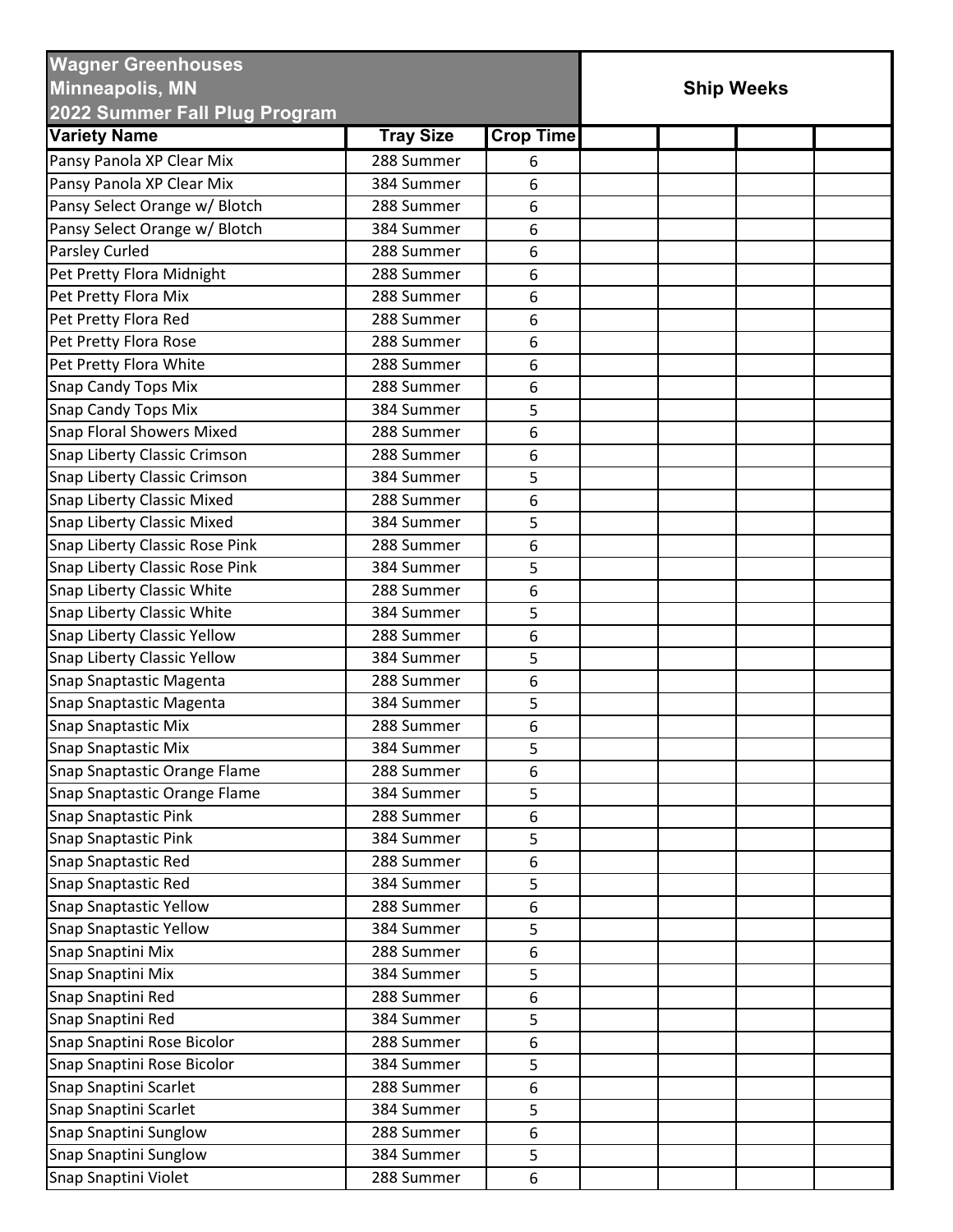| <b>Variety Name</b><br><b>Crop Time</b><br><b>Tray Size</b><br>Snap Snaptini Violet<br>384 Summer<br>5<br>Snap Snaptini White<br>288 Summer<br>6<br>Snap Snaptini White<br>5<br>384 Summer<br>Snap Snaptini Yellow<br>288 Summer<br>6<br>Snap Snaptini Yellow<br>384 Summer<br>5<br><b>Snap Sonnet Crimson</b><br>288 Summer<br>6<br>Snap Sonnet Crimson<br>5<br>384 Summer<br>6<br><b>Snap Sonnet Mixed</b><br>288 Summer<br><b>Snap Sonnet Mixed</b><br>384 Summer<br>5<br>Snap Sonnet Rose<br>6<br>288 Summer<br><b>Snap Sonnet Rose</b><br>384 Summer<br>5<br>Snap Sonnet White<br>288 Summer<br>6<br>Snap Sonnet White<br>384 Summer<br>5<br>Snap Sonnet Yellow<br>288 Summer<br>6<br>Snap Sonnet Yellow<br>384 Summer<br>5<br><b>Stock Vintage Mixed</b><br>288 Summer<br>6<br>Swiss chard Bright Lights<br>288 Summer<br>5<br>Vio ColorMax Mix<br>288 Summer<br>6<br>Vio ColorMax Mix<br>384 Summer<br>5<br>6<br>288 Summer<br>Vio Penny All Seasons Mix<br>Vio Penny All Seasons Mix<br>384 Summer<br>6<br>Vio Penny Beaconsfield<br>6<br>288 Summer<br>Vio Penny Beaconsfield<br>384 Summer<br>6<br>Vio Penny Blue<br>288 Summer<br>6<br>Vio Penny Blue<br>384 Summer<br>6<br>Vio Penny Citrus Mix<br>288 Summer<br>6<br>Vio Penny Citrus Mix<br>384 Summer<br>6<br>Vio Penny Clear Yellow<br>6<br>288 Summer<br>Vio Penny Clear Yellow<br>6<br>384 Summer<br>Vio Penny Deep Blue<br>288 Summer<br>6<br>Vio Penny Deep Blue<br>384 Summer<br>6<br>Vio Penny Lane Mixed<br>288 Summer<br>6<br>Vio Penny Lane Mixed<br>384 Summer<br>6<br>6<br>Vio Penny Orange<br>288 Summer<br>Vio Penny Orange<br>384 Summer<br>6<br>Vio Penny Orange Jump Up<br>288 Summer<br>6<br>Vio Penny Orange Jump Up<br>384 Summer<br>6<br>Vio Penny Red Blotch<br>288 Summer<br>6<br>Vio Penny Red Blotch<br>384 Summer<br>6<br>Vio Penny Violet<br>288 Summer<br>6<br>Vio Penny Violet<br>6<br>384 Summer<br>Vio Penny Violet Tiger Face<br>288 Summer<br>6<br>Vio Penny Violet Tiger Face<br>384 Summer<br>6<br>Vio Penny White<br>288 Summer<br>6<br>Vio Penny White<br>384 Summer<br>6 | <b>Wagner Greenhouses</b><br><b>Minneapolis, MN</b><br>2022 Summer Fall Plug Program |            | <b>Ship Weeks</b> |  |  |  |  |
|-------------------------------------------------------------------------------------------------------------------------------------------------------------------------------------------------------------------------------------------------------------------------------------------------------------------------------------------------------------------------------------------------------------------------------------------------------------------------------------------------------------------------------------------------------------------------------------------------------------------------------------------------------------------------------------------------------------------------------------------------------------------------------------------------------------------------------------------------------------------------------------------------------------------------------------------------------------------------------------------------------------------------------------------------------------------------------------------------------------------------------------------------------------------------------------------------------------------------------------------------------------------------------------------------------------------------------------------------------------------------------------------------------------------------------------------------------------------------------------------------------------------------------------------------------------------------------------------------------------------------------------------------------------------------------------------------------------------------------------------------------------------------------------------------------------------------------------------------------------------------------------------------------------------------------------------------------------------------------------------------------------------------------------------------------------------------------|--------------------------------------------------------------------------------------|------------|-------------------|--|--|--|--|
|                                                                                                                                                                                                                                                                                                                                                                                                                                                                                                                                                                                                                                                                                                                                                                                                                                                                                                                                                                                                                                                                                                                                                                                                                                                                                                                                                                                                                                                                                                                                                                                                                                                                                                                                                                                                                                                                                                                                                                                                                                                                               |                                                                                      |            |                   |  |  |  |  |
|                                                                                                                                                                                                                                                                                                                                                                                                                                                                                                                                                                                                                                                                                                                                                                                                                                                                                                                                                                                                                                                                                                                                                                                                                                                                                                                                                                                                                                                                                                                                                                                                                                                                                                                                                                                                                                                                                                                                                                                                                                                                               |                                                                                      |            |                   |  |  |  |  |
|                                                                                                                                                                                                                                                                                                                                                                                                                                                                                                                                                                                                                                                                                                                                                                                                                                                                                                                                                                                                                                                                                                                                                                                                                                                                                                                                                                                                                                                                                                                                                                                                                                                                                                                                                                                                                                                                                                                                                                                                                                                                               |                                                                                      |            |                   |  |  |  |  |
|                                                                                                                                                                                                                                                                                                                                                                                                                                                                                                                                                                                                                                                                                                                                                                                                                                                                                                                                                                                                                                                                                                                                                                                                                                                                                                                                                                                                                                                                                                                                                                                                                                                                                                                                                                                                                                                                                                                                                                                                                                                                               |                                                                                      |            |                   |  |  |  |  |
|                                                                                                                                                                                                                                                                                                                                                                                                                                                                                                                                                                                                                                                                                                                                                                                                                                                                                                                                                                                                                                                                                                                                                                                                                                                                                                                                                                                                                                                                                                                                                                                                                                                                                                                                                                                                                                                                                                                                                                                                                                                                               |                                                                                      |            |                   |  |  |  |  |
|                                                                                                                                                                                                                                                                                                                                                                                                                                                                                                                                                                                                                                                                                                                                                                                                                                                                                                                                                                                                                                                                                                                                                                                                                                                                                                                                                                                                                                                                                                                                                                                                                                                                                                                                                                                                                                                                                                                                                                                                                                                                               |                                                                                      |            |                   |  |  |  |  |
|                                                                                                                                                                                                                                                                                                                                                                                                                                                                                                                                                                                                                                                                                                                                                                                                                                                                                                                                                                                                                                                                                                                                                                                                                                                                                                                                                                                                                                                                                                                                                                                                                                                                                                                                                                                                                                                                                                                                                                                                                                                                               |                                                                                      |            |                   |  |  |  |  |
|                                                                                                                                                                                                                                                                                                                                                                                                                                                                                                                                                                                                                                                                                                                                                                                                                                                                                                                                                                                                                                                                                                                                                                                                                                                                                                                                                                                                                                                                                                                                                                                                                                                                                                                                                                                                                                                                                                                                                                                                                                                                               |                                                                                      |            |                   |  |  |  |  |
|                                                                                                                                                                                                                                                                                                                                                                                                                                                                                                                                                                                                                                                                                                                                                                                                                                                                                                                                                                                                                                                                                                                                                                                                                                                                                                                                                                                                                                                                                                                                                                                                                                                                                                                                                                                                                                                                                                                                                                                                                                                                               |                                                                                      |            |                   |  |  |  |  |
|                                                                                                                                                                                                                                                                                                                                                                                                                                                                                                                                                                                                                                                                                                                                                                                                                                                                                                                                                                                                                                                                                                                                                                                                                                                                                                                                                                                                                                                                                                                                                                                                                                                                                                                                                                                                                                                                                                                                                                                                                                                                               |                                                                                      |            |                   |  |  |  |  |
|                                                                                                                                                                                                                                                                                                                                                                                                                                                                                                                                                                                                                                                                                                                                                                                                                                                                                                                                                                                                                                                                                                                                                                                                                                                                                                                                                                                                                                                                                                                                                                                                                                                                                                                                                                                                                                                                                                                                                                                                                                                                               |                                                                                      |            |                   |  |  |  |  |
|                                                                                                                                                                                                                                                                                                                                                                                                                                                                                                                                                                                                                                                                                                                                                                                                                                                                                                                                                                                                                                                                                                                                                                                                                                                                                                                                                                                                                                                                                                                                                                                                                                                                                                                                                                                                                                                                                                                                                                                                                                                                               |                                                                                      |            |                   |  |  |  |  |
|                                                                                                                                                                                                                                                                                                                                                                                                                                                                                                                                                                                                                                                                                                                                                                                                                                                                                                                                                                                                                                                                                                                                                                                                                                                                                                                                                                                                                                                                                                                                                                                                                                                                                                                                                                                                                                                                                                                                                                                                                                                                               |                                                                                      |            |                   |  |  |  |  |
|                                                                                                                                                                                                                                                                                                                                                                                                                                                                                                                                                                                                                                                                                                                                                                                                                                                                                                                                                                                                                                                                                                                                                                                                                                                                                                                                                                                                                                                                                                                                                                                                                                                                                                                                                                                                                                                                                                                                                                                                                                                                               |                                                                                      |            |                   |  |  |  |  |
|                                                                                                                                                                                                                                                                                                                                                                                                                                                                                                                                                                                                                                                                                                                                                                                                                                                                                                                                                                                                                                                                                                                                                                                                                                                                                                                                                                                                                                                                                                                                                                                                                                                                                                                                                                                                                                                                                                                                                                                                                                                                               |                                                                                      |            |                   |  |  |  |  |
|                                                                                                                                                                                                                                                                                                                                                                                                                                                                                                                                                                                                                                                                                                                                                                                                                                                                                                                                                                                                                                                                                                                                                                                                                                                                                                                                                                                                                                                                                                                                                                                                                                                                                                                                                                                                                                                                                                                                                                                                                                                                               |                                                                                      |            |                   |  |  |  |  |
|                                                                                                                                                                                                                                                                                                                                                                                                                                                                                                                                                                                                                                                                                                                                                                                                                                                                                                                                                                                                                                                                                                                                                                                                                                                                                                                                                                                                                                                                                                                                                                                                                                                                                                                                                                                                                                                                                                                                                                                                                                                                               |                                                                                      |            |                   |  |  |  |  |
|                                                                                                                                                                                                                                                                                                                                                                                                                                                                                                                                                                                                                                                                                                                                                                                                                                                                                                                                                                                                                                                                                                                                                                                                                                                                                                                                                                                                                                                                                                                                                                                                                                                                                                                                                                                                                                                                                                                                                                                                                                                                               |                                                                                      |            |                   |  |  |  |  |
|                                                                                                                                                                                                                                                                                                                                                                                                                                                                                                                                                                                                                                                                                                                                                                                                                                                                                                                                                                                                                                                                                                                                                                                                                                                                                                                                                                                                                                                                                                                                                                                                                                                                                                                                                                                                                                                                                                                                                                                                                                                                               |                                                                                      |            |                   |  |  |  |  |
|                                                                                                                                                                                                                                                                                                                                                                                                                                                                                                                                                                                                                                                                                                                                                                                                                                                                                                                                                                                                                                                                                                                                                                                                                                                                                                                                                                                                                                                                                                                                                                                                                                                                                                                                                                                                                                                                                                                                                                                                                                                                               |                                                                                      |            |                   |  |  |  |  |
|                                                                                                                                                                                                                                                                                                                                                                                                                                                                                                                                                                                                                                                                                                                                                                                                                                                                                                                                                                                                                                                                                                                                                                                                                                                                                                                                                                                                                                                                                                                                                                                                                                                                                                                                                                                                                                                                                                                                                                                                                                                                               |                                                                                      |            |                   |  |  |  |  |
|                                                                                                                                                                                                                                                                                                                                                                                                                                                                                                                                                                                                                                                                                                                                                                                                                                                                                                                                                                                                                                                                                                                                                                                                                                                                                                                                                                                                                                                                                                                                                                                                                                                                                                                                                                                                                                                                                                                                                                                                                                                                               |                                                                                      |            |                   |  |  |  |  |
|                                                                                                                                                                                                                                                                                                                                                                                                                                                                                                                                                                                                                                                                                                                                                                                                                                                                                                                                                                                                                                                                                                                                                                                                                                                                                                                                                                                                                                                                                                                                                                                                                                                                                                                                                                                                                                                                                                                                                                                                                                                                               |                                                                                      |            |                   |  |  |  |  |
|                                                                                                                                                                                                                                                                                                                                                                                                                                                                                                                                                                                                                                                                                                                                                                                                                                                                                                                                                                                                                                                                                                                                                                                                                                                                                                                                                                                                                                                                                                                                                                                                                                                                                                                                                                                                                                                                                                                                                                                                                                                                               |                                                                                      |            |                   |  |  |  |  |
|                                                                                                                                                                                                                                                                                                                                                                                                                                                                                                                                                                                                                                                                                                                                                                                                                                                                                                                                                                                                                                                                                                                                                                                                                                                                                                                                                                                                                                                                                                                                                                                                                                                                                                                                                                                                                                                                                                                                                                                                                                                                               |                                                                                      |            |                   |  |  |  |  |
|                                                                                                                                                                                                                                                                                                                                                                                                                                                                                                                                                                                                                                                                                                                                                                                                                                                                                                                                                                                                                                                                                                                                                                                                                                                                                                                                                                                                                                                                                                                                                                                                                                                                                                                                                                                                                                                                                                                                                                                                                                                                               |                                                                                      |            |                   |  |  |  |  |
|                                                                                                                                                                                                                                                                                                                                                                                                                                                                                                                                                                                                                                                                                                                                                                                                                                                                                                                                                                                                                                                                                                                                                                                                                                                                                                                                                                                                                                                                                                                                                                                                                                                                                                                                                                                                                                                                                                                                                                                                                                                                               |                                                                                      |            |                   |  |  |  |  |
|                                                                                                                                                                                                                                                                                                                                                                                                                                                                                                                                                                                                                                                                                                                                                                                                                                                                                                                                                                                                                                                                                                                                                                                                                                                                                                                                                                                                                                                                                                                                                                                                                                                                                                                                                                                                                                                                                                                                                                                                                                                                               |                                                                                      |            |                   |  |  |  |  |
|                                                                                                                                                                                                                                                                                                                                                                                                                                                                                                                                                                                                                                                                                                                                                                                                                                                                                                                                                                                                                                                                                                                                                                                                                                                                                                                                                                                                                                                                                                                                                                                                                                                                                                                                                                                                                                                                                                                                                                                                                                                                               |                                                                                      |            |                   |  |  |  |  |
|                                                                                                                                                                                                                                                                                                                                                                                                                                                                                                                                                                                                                                                                                                                                                                                                                                                                                                                                                                                                                                                                                                                                                                                                                                                                                                                                                                                                                                                                                                                                                                                                                                                                                                                                                                                                                                                                                                                                                                                                                                                                               |                                                                                      |            |                   |  |  |  |  |
|                                                                                                                                                                                                                                                                                                                                                                                                                                                                                                                                                                                                                                                                                                                                                                                                                                                                                                                                                                                                                                                                                                                                                                                                                                                                                                                                                                                                                                                                                                                                                                                                                                                                                                                                                                                                                                                                                                                                                                                                                                                                               |                                                                                      |            |                   |  |  |  |  |
|                                                                                                                                                                                                                                                                                                                                                                                                                                                                                                                                                                                                                                                                                                                                                                                                                                                                                                                                                                                                                                                                                                                                                                                                                                                                                                                                                                                                                                                                                                                                                                                                                                                                                                                                                                                                                                                                                                                                                                                                                                                                               |                                                                                      |            |                   |  |  |  |  |
|                                                                                                                                                                                                                                                                                                                                                                                                                                                                                                                                                                                                                                                                                                                                                                                                                                                                                                                                                                                                                                                                                                                                                                                                                                                                                                                                                                                                                                                                                                                                                                                                                                                                                                                                                                                                                                                                                                                                                                                                                                                                               |                                                                                      |            |                   |  |  |  |  |
|                                                                                                                                                                                                                                                                                                                                                                                                                                                                                                                                                                                                                                                                                                                                                                                                                                                                                                                                                                                                                                                                                                                                                                                                                                                                                                                                                                                                                                                                                                                                                                                                                                                                                                                                                                                                                                                                                                                                                                                                                                                                               |                                                                                      |            |                   |  |  |  |  |
|                                                                                                                                                                                                                                                                                                                                                                                                                                                                                                                                                                                                                                                                                                                                                                                                                                                                                                                                                                                                                                                                                                                                                                                                                                                                                                                                                                                                                                                                                                                                                                                                                                                                                                                                                                                                                                                                                                                                                                                                                                                                               |                                                                                      |            |                   |  |  |  |  |
|                                                                                                                                                                                                                                                                                                                                                                                                                                                                                                                                                                                                                                                                                                                                                                                                                                                                                                                                                                                                                                                                                                                                                                                                                                                                                                                                                                                                                                                                                                                                                                                                                                                                                                                                                                                                                                                                                                                                                                                                                                                                               |                                                                                      |            |                   |  |  |  |  |
|                                                                                                                                                                                                                                                                                                                                                                                                                                                                                                                                                                                                                                                                                                                                                                                                                                                                                                                                                                                                                                                                                                                                                                                                                                                                                                                                                                                                                                                                                                                                                                                                                                                                                                                                                                                                                                                                                                                                                                                                                                                                               |                                                                                      |            |                   |  |  |  |  |
|                                                                                                                                                                                                                                                                                                                                                                                                                                                                                                                                                                                                                                                                                                                                                                                                                                                                                                                                                                                                                                                                                                                                                                                                                                                                                                                                                                                                                                                                                                                                                                                                                                                                                                                                                                                                                                                                                                                                                                                                                                                                               |                                                                                      |            |                   |  |  |  |  |
|                                                                                                                                                                                                                                                                                                                                                                                                                                                                                                                                                                                                                                                                                                                                                                                                                                                                                                                                                                                                                                                                                                                                                                                                                                                                                                                                                                                                                                                                                                                                                                                                                                                                                                                                                                                                                                                                                                                                                                                                                                                                               |                                                                                      |            |                   |  |  |  |  |
|                                                                                                                                                                                                                                                                                                                                                                                                                                                                                                                                                                                                                                                                                                                                                                                                                                                                                                                                                                                                                                                                                                                                                                                                                                                                                                                                                                                                                                                                                                                                                                                                                                                                                                                                                                                                                                                                                                                                                                                                                                                                               |                                                                                      |            |                   |  |  |  |  |
|                                                                                                                                                                                                                                                                                                                                                                                                                                                                                                                                                                                                                                                                                                                                                                                                                                                                                                                                                                                                                                                                                                                                                                                                                                                                                                                                                                                                                                                                                                                                                                                                                                                                                                                                                                                                                                                                                                                                                                                                                                                                               |                                                                                      |            |                   |  |  |  |  |
|                                                                                                                                                                                                                                                                                                                                                                                                                                                                                                                                                                                                                                                                                                                                                                                                                                                                                                                                                                                                                                                                                                                                                                                                                                                                                                                                                                                                                                                                                                                                                                                                                                                                                                                                                                                                                                                                                                                                                                                                                                                                               |                                                                                      |            |                   |  |  |  |  |
|                                                                                                                                                                                                                                                                                                                                                                                                                                                                                                                                                                                                                                                                                                                                                                                                                                                                                                                                                                                                                                                                                                                                                                                                                                                                                                                                                                                                                                                                                                                                                                                                                                                                                                                                                                                                                                                                                                                                                                                                                                                                               |                                                                                      |            |                   |  |  |  |  |
|                                                                                                                                                                                                                                                                                                                                                                                                                                                                                                                                                                                                                                                                                                                                                                                                                                                                                                                                                                                                                                                                                                                                                                                                                                                                                                                                                                                                                                                                                                                                                                                                                                                                                                                                                                                                                                                                                                                                                                                                                                                                               |                                                                                      |            |                   |  |  |  |  |
|                                                                                                                                                                                                                                                                                                                                                                                                                                                                                                                                                                                                                                                                                                                                                                                                                                                                                                                                                                                                                                                                                                                                                                                                                                                                                                                                                                                                                                                                                                                                                                                                                                                                                                                                                                                                                                                                                                                                                                                                                                                                               |                                                                                      |            |                   |  |  |  |  |
|                                                                                                                                                                                                                                                                                                                                                                                                                                                                                                                                                                                                                                                                                                                                                                                                                                                                                                                                                                                                                                                                                                                                                                                                                                                                                                                                                                                                                                                                                                                                                                                                                                                                                                                                                                                                                                                                                                                                                                                                                                                                               |                                                                                      |            |                   |  |  |  |  |
|                                                                                                                                                                                                                                                                                                                                                                                                                                                                                                                                                                                                                                                                                                                                                                                                                                                                                                                                                                                                                                                                                                                                                                                                                                                                                                                                                                                                                                                                                                                                                                                                                                                                                                                                                                                                                                                                                                                                                                                                                                                                               |                                                                                      |            |                   |  |  |  |  |
|                                                                                                                                                                                                                                                                                                                                                                                                                                                                                                                                                                                                                                                                                                                                                                                                                                                                                                                                                                                                                                                                                                                                                                                                                                                                                                                                                                                                                                                                                                                                                                                                                                                                                                                                                                                                                                                                                                                                                                                                                                                                               | Vio Penny White Jump Up                                                              | 288 Summer | 6                 |  |  |  |  |